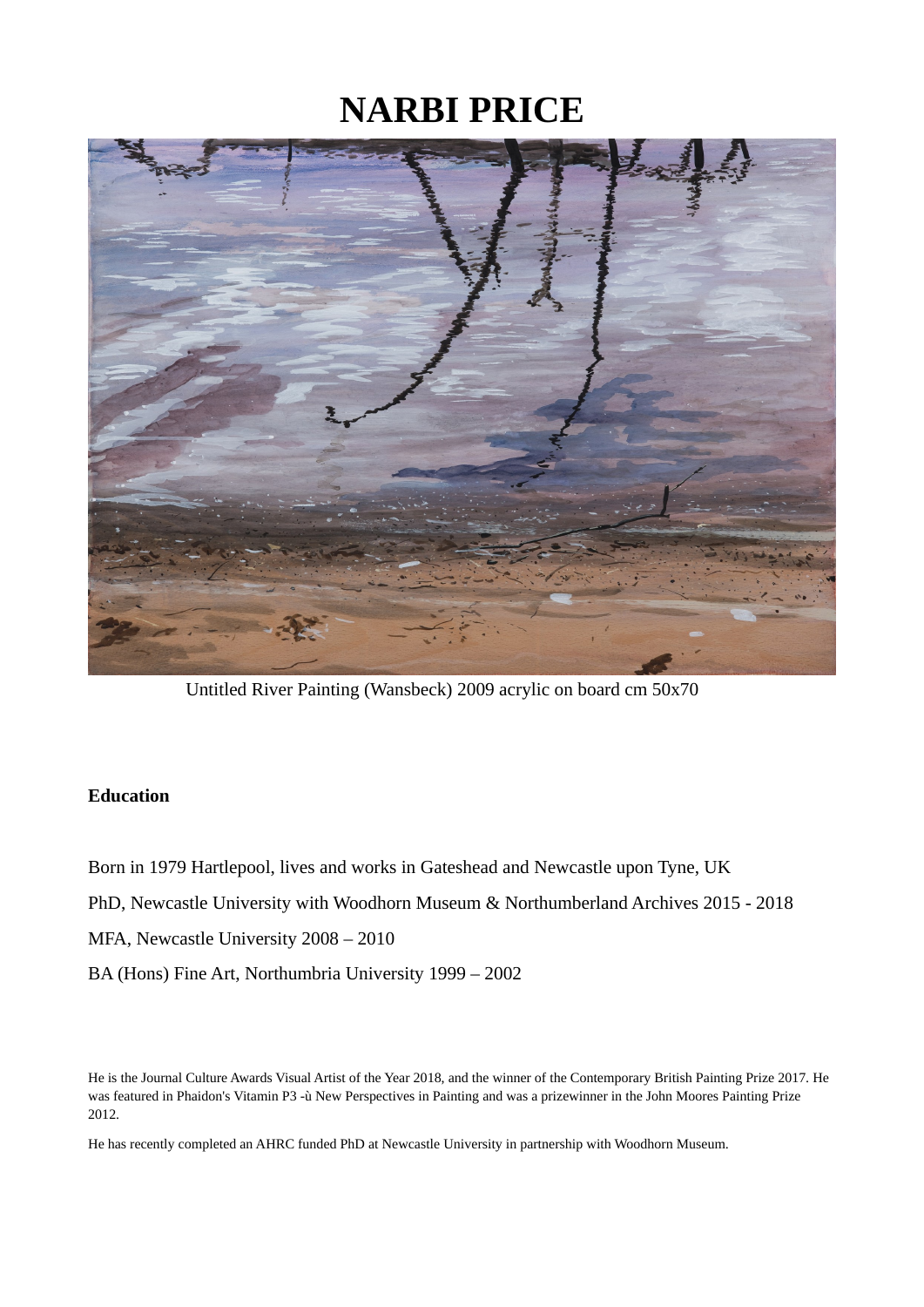#### **SOLO EXHIBITIONS**

2020

'The Ashington Paintings | Redux', XL Gallery, Newcastle University 2019 'All I Start Will End', Herrick Gallery, London 2018 'The Ashington Paintings', Woodhorn Museum, Ashington 2017 'This Must Be the Place', Vane, Newcastle upon Tyne 2016 'Codeword', PAPER, Manchester 2014 'Narbi Price', Galleria SIX, Milan, Italy 2013 'Shan't Quit', Vane, Newcastle upon Tyne 2011 'Narbi Price (site specific work)', Galleria SIX, Milan, Italy

#### **SELECTED GROUP EXHIBITIONS**

2020

'Relazioni Scomposte', Galleria SIX, Milan, Italy

'Picture Palace', Transition Gallery, London

'Beyond Other Horizons: Contemporary Paintings Made in Britain & Romania', Palace of Culture, Iași, Romania

2019

'neo:artprize', Bolton Museum & Art Gallery, Bolton

'Royal Academy Summer Exhibition 2019', Royal Academy of Arts, London

'Made in Britain: 82 Painters of the 21st Century', Muzeum Narodowe w Gdańsk, Poland

2018

'New Painting', The Crypt, St Marylebone Parish Church, London

'St Nowhere', Lewisham Arthouse, London

'Paint North', Ladybeck Project Space, Leeds

2017

'Testcard P', The Crypt, St Marylebone Parish Church, London

'Vicennial', Vane, Newcastle upon Tyne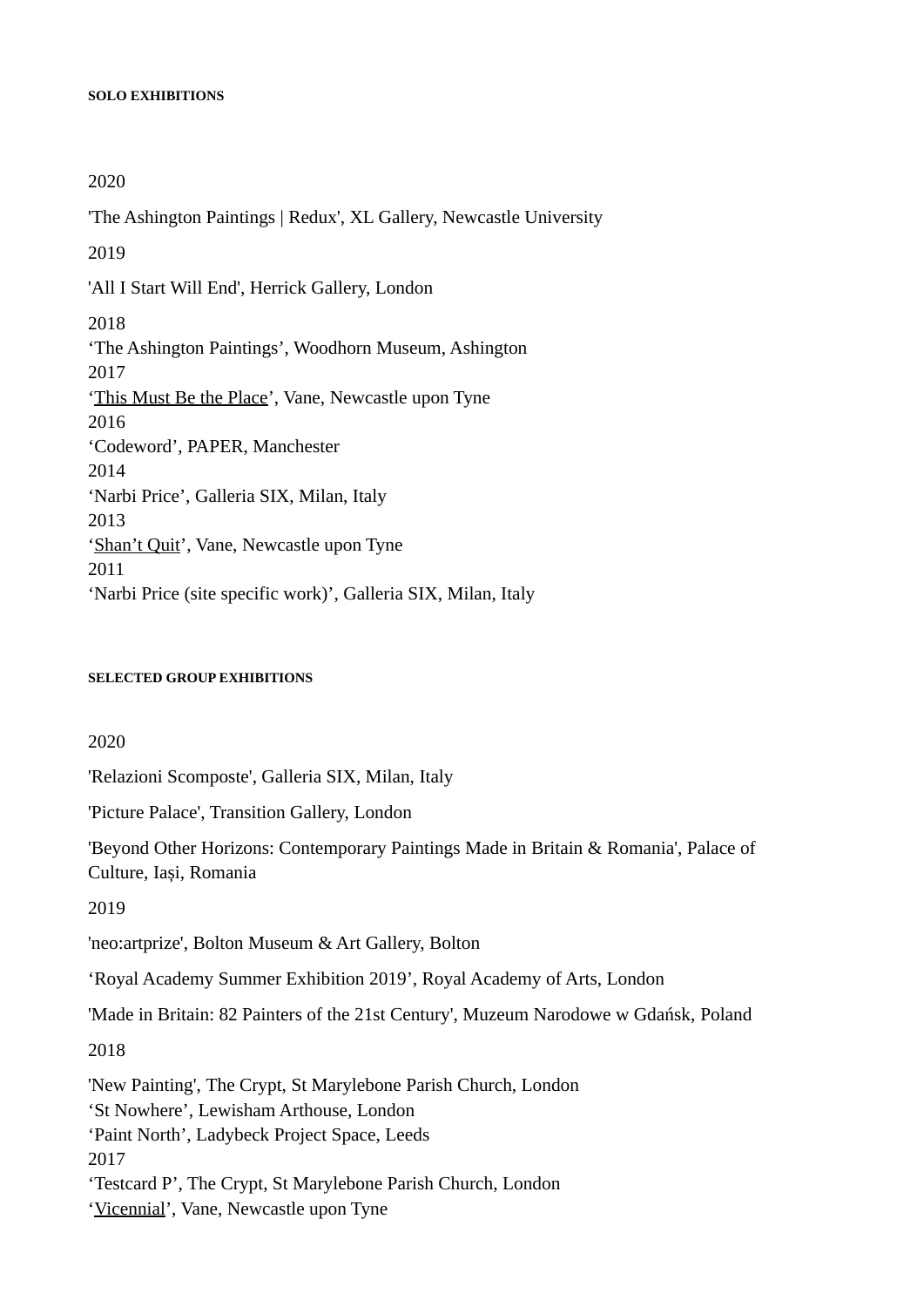'Royal Academy Summer Exhibition 2017', Royal Academy of Arts, London 'The Contemporary British Painting Prize: Group Show 2017', The Stables Gallery, London 'Semiotic Guerrilla Warfare part IV', CHARLIE SMITH LONDON, London 'Connections', B&D Studios, Newcastle upon Tyne 2016 'PAPER #33: The Cat Show', PAPER, Manchester 'Second Glances', Michaela Helfrich Gallery, Berlin, Germany 2015 'PAPER #25: Semiotic Guerrilla Warfare (part I)', PAPER, Manchester 'NORTH', Newcastle Pavilion, Warrington Contemporary Arts Festival, Warrington 'Ten', Vane, Newcastle upon Tyne 'The Haworth Prize', Mall Galleries, London 'Beyond the Goldmine Standard', RPM, Newcastle upon Tyne (catalogue) 2014 '(detail)', H-Gallery, Bangkok, Thailand, touring to Transition Gallery, London, and Usher Gallery, Lincoln 'Towards A New Socio-Painting', Transition Gallery, London 'HYDRA', Unit 53, The Market Place, Bolton 'another landscape', dot to dot active arts, The Shed, Whistle Art Stop, Haltwhistle 'Between fact and fiction', Vane, Newcastle upon Tyne 2013 'Small is Beautiful XXXI', Flowers, London 'PAPER #10: End of the Line', Paper Gallery, Manchester 'Painting, Past, Present: A Painter's Craft', Laing Art Gallery, Newcastle upon Tyne 'Luminous Language', Launch F18, New York, USA 2012 'Paper #3', Paper Gallery, Manchester 'John Moores Painting Prize', Walker Art Gallery, Liverpool (catalogue) 'neo:artprize', neo:gallery22, Bolton '6 X 4', Motorcade/FlashParade, Bristol 'Omnia Mea Mecum Porto: Works on Paper', the Kotti-Shop, Berlin, Germany 'Arte Fiera', with Marc Bijl (Galleria SIX), Bologna, Italy 2011 'Hole Editions: Ink on Paper', Durham Art Gallery & DLI Museum, Durham 'Nothing, Like Something, Happens Anywhere – New Work by Narbi Price and Neil Cammock', Moving Gallery, Newcastle upon Tyne '9', ACA Dovetail, Newcastle upon Tyne 2010 'John Moores Painting Prize', Walker Art Gallery, Liverpool (catalogue) 'Laugh? I Nearly Bought One', Richard Ling Gallery, Newcastle upon Tyne 2009 'PRINT', Mushroom Works, Newcastle upon Tyne 'Summer 2009', Newcastle University, Newcastle upon Tyne 'Quattro Part 2', Lamplight Arts Centre, Stanley 'The MAs', Atkinson Gallery, Street 2008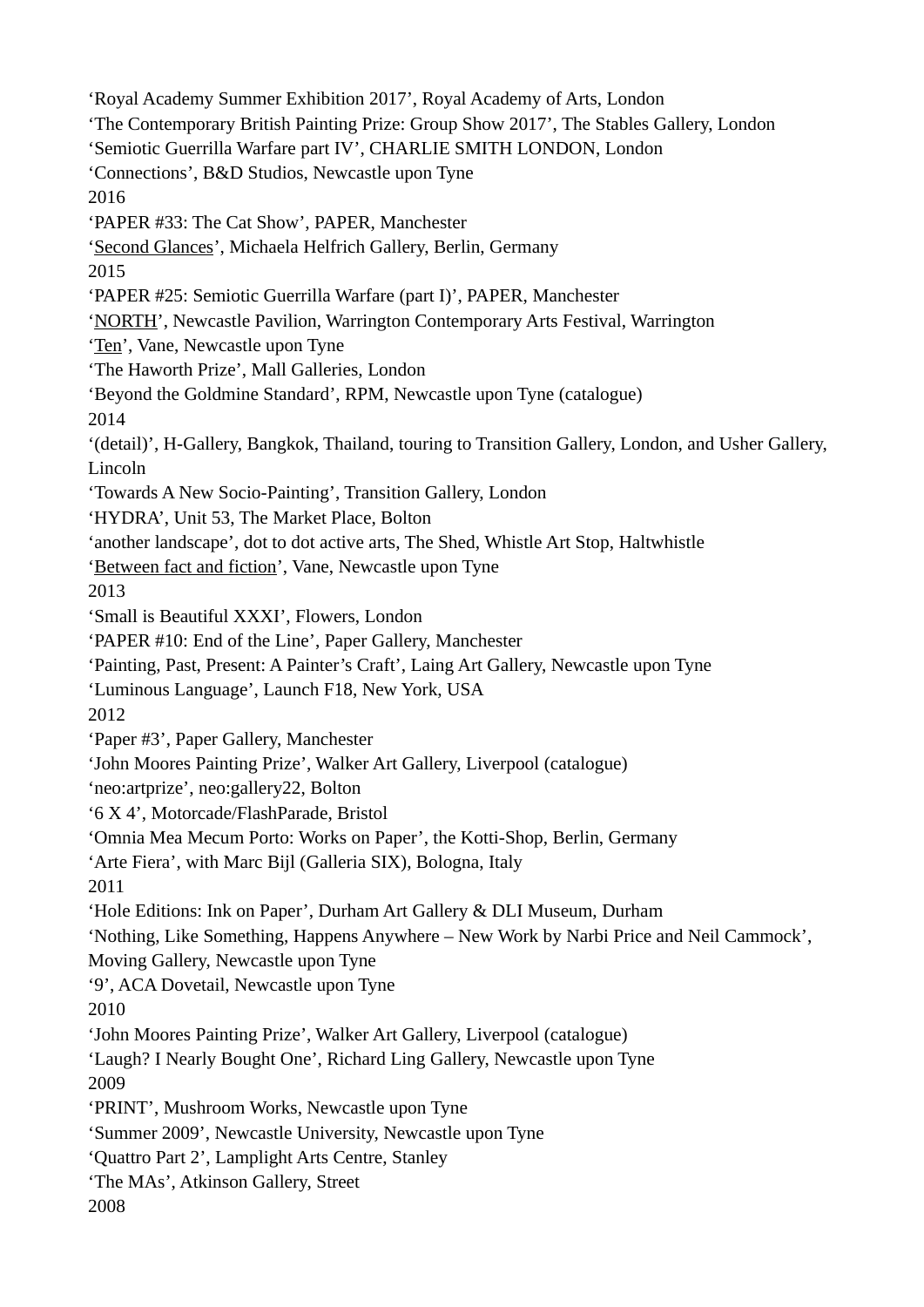'Quattro', Moot Hall Gallery, Hexham 2005 'Group Show', Newcastle Arts Centre, Newcastle upon Tyne 2003 'Basement', Waygood Gallery, Newcastle upon Tyne 'Northern Graduates', Curwen & New Academy Gallery, London 2002 'Fresh Art', Business Design Centre, London

# **AWARDS**

2019

Elizabeth Greenshields Foundation Award

GreatArt Award, neoartprize

2018

Visual Artist of the Year, Journal Culture Awards

2017

Winner, The Contemporary British Painting Prize

2015

AHRC Collaborative Doctoral Award, Newcastle University & Woodhorn Museum 2012 Prize winner, John Moores Painting Prize, Walker Art Gallery, Liverpool 2011 Working Award, Arts Council England, Grants for the Arts 2010 Bartlett Travel Scholarship, Newcastle University 2008 AHRC Research Bursary, Newcastle University 2002 Graduate Fellowship in Painting, Northumbria University, Newcastle upon Tyne Travel Award, British Airways

## **BIBLIOGRAPHY**

## 2018

'Narbi Price - The Ashington Paintings' catalogue, featuring 'Striking Scenes' essay by Matthew Collings.

'Award-winning artist Narbi Price has followed in the footsteps of the Pitmen Painters', feature by David Whetstone, Chronicle Live, Newcastle upon Tyne, 25 May

'Unseen Pitmen Painters' art goes on display in Ashington', BBC website, May 26